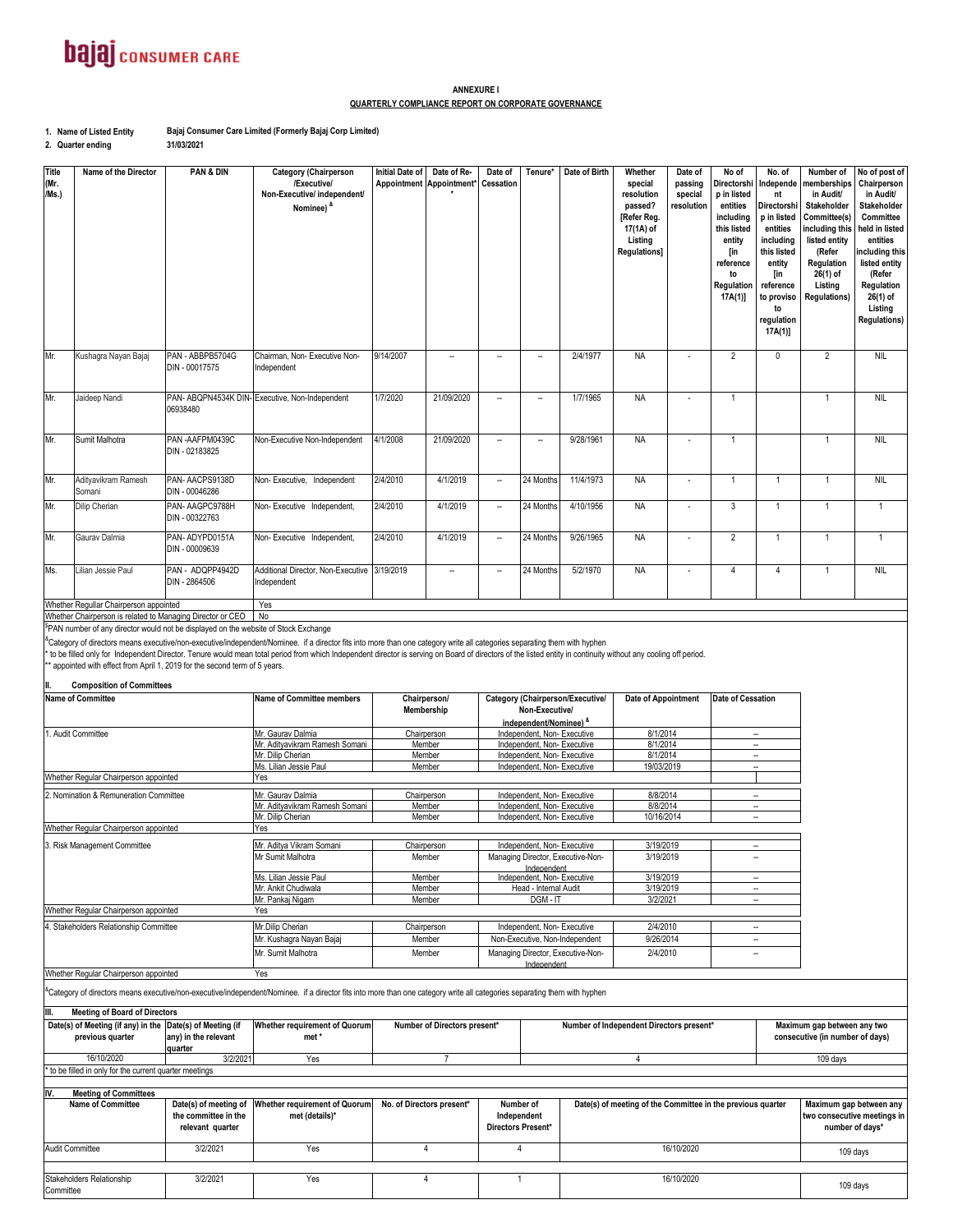| Nomination, Remuneration &                                                                                                                                                                                                                                                                                                                                                                                         | 3/2/2021   | Yes                                                                                                                                | 3 | 3                             |  | $-$    |  |  |  |  |
|--------------------------------------------------------------------------------------------------------------------------------------------------------------------------------------------------------------------------------------------------------------------------------------------------------------------------------------------------------------------------------------------------------------------|------------|------------------------------------------------------------------------------------------------------------------------------------|---|-------------------------------|--|--------|--|--|--|--|
| Corporate Governance Committee                                                                                                                                                                                                                                                                                                                                                                                     |            |                                                                                                                                    |   |                               |  |        |  |  |  |  |
| Risk Management Committee                                                                                                                                                                                                                                                                                                                                                                                          | 26/03/2021 | Yes                                                                                                                                |   | $\Omega$                      |  | $\sim$ |  |  |  |  |
| This information has to be mandatorily be given for audit committee, for rest of the committees giving this information is optional                                                                                                                                                                                                                                                                                |            |                                                                                                                                    |   |                               |  |        |  |  |  |  |
| ** To be filled in only for the current quarter meetings.                                                                                                                                                                                                                                                                                                                                                          |            |                                                                                                                                    |   |                               |  |        |  |  |  |  |
| IV.<br><b>Related Party Transactions</b>                                                                                                                                                                                                                                                                                                                                                                           |            |                                                                                                                                    |   | Compliance status (Yes/No/NA) |  |        |  |  |  |  |
| <b>Subject</b>                                                                                                                                                                                                                                                                                                                                                                                                     |            |                                                                                                                                    |   |                               |  |        |  |  |  |  |
| Whether prior approval of audit committee obtained                                                                                                                                                                                                                                                                                                                                                                 |            |                                                                                                                                    |   | Yes                           |  |        |  |  |  |  |
| Whether shareholder approval obtained for material RPT                                                                                                                                                                                                                                                                                                                                                             |            |                                                                                                                                    |   | <b>NA</b>                     |  |        |  |  |  |  |
| Whether details of RPT entered into pursuant to omnibus approval have been reviewed by Audit<br>Committee                                                                                                                                                                                                                                                                                                          |            |                                                                                                                                    |   | Yes                           |  |        |  |  |  |  |
| <b>Note</b><br>In the column "Compliance Status", compliance or non-compliance may be indicated by Yes/No/N.A For example, if the Board has been composed in accordance with the requirements of Listing Regulations, "Yes" may be indicate<br>in case the Listed Entity has no related party transactions, the words "N.A." may be indicated.<br>2 If status is "No" details of non-compliance may be given here. |            |                                                                                                                                    |   |                               |  |        |  |  |  |  |
| <b>Affirmations</b><br>IVI.<br>The composition of Board of Directors is in terms of SEBI (Listing obligations and disclosure requirements) Regulations, 2015.<br>la. Audit Committee<br>Nomination & remuneration committee<br>Stakeholders relationship committee                                                                                                                                                 |            | The composition of the following committees is in terms of SEBI(Listing obligations and disclosure requirements) Regulations, 2015 |   |                               |  |        |  |  |  |  |

d. Risk management committee (applicable to the top 100 listed entities)<br>3. The committee members have been made aware of their powers, role and responsibilities as specified in SEBI (Listing obligations and disclosure req

**Fro Bajaj Consumer Care Limited**

**Sd/-**

Chandresh Chhaya<br>Company Secretary **Membership No. FCS 4813**

bajaj **group**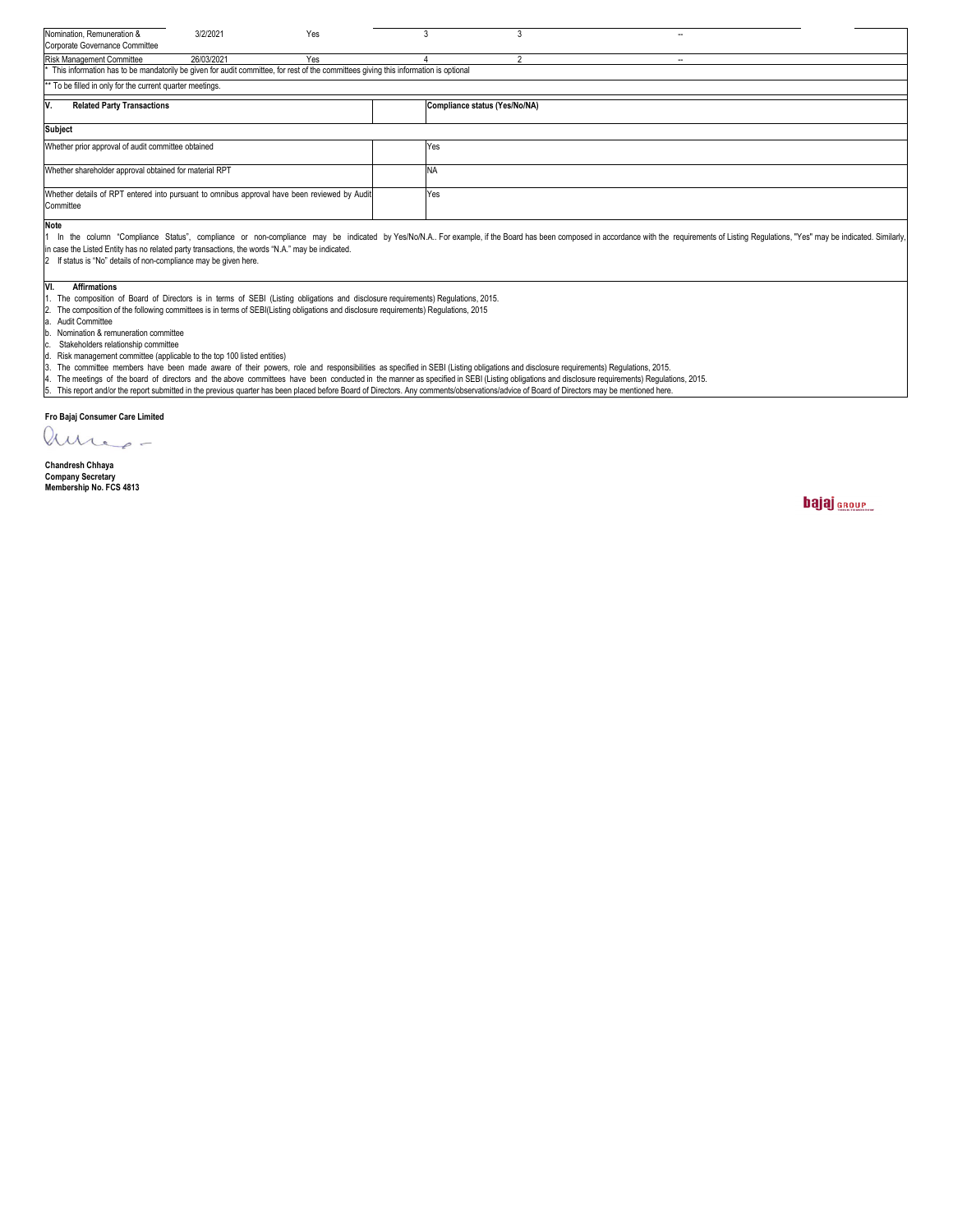# **bajaj** consumer CARE

**ANNEXURE – II** 

### **Format to be submitted by listed entity at the end of the financial year (for the whole of financial year)**

| Disclosure on website in terms of Listing Regulations<br>$\mathbf{l}$ . |                                                                                                                                                                                                 |                                                            |                                                               |  |  |  |  |  |
|-------------------------------------------------------------------------|-------------------------------------------------------------------------------------------------------------------------------------------------------------------------------------------------|------------------------------------------------------------|---------------------------------------------------------------|--|--|--|--|--|
| ltem                                                                    |                                                                                                                                                                                                 | Compliance<br>status<br>(Yes/No/NA)<br>refer note<br>below | If Yes provide link to website. If<br>No / NA provide reasons |  |  |  |  |  |
|                                                                         | As per regulation 46(2) of the LODR:                                                                                                                                                            |                                                            |                                                               |  |  |  |  |  |
| $\alpha$                                                                | Details of business                                                                                                                                                                             | Yes                                                        | www.bajajconsumercare.com                                     |  |  |  |  |  |
| b)                                                                      | Terms and conditions of appointment of<br>independent directors                                                                                                                                 | Yes                                                        | www.bajajconsumercare.com                                     |  |  |  |  |  |
| $\mathsf{C}$                                                            | Composition of various committees of board of<br>directors                                                                                                                                      | Yes                                                        | www.bajajconsumercare.com                                     |  |  |  |  |  |
| d)                                                                      | Code of conduct of board of directors and senior<br>management personnel                                                                                                                        | Yes                                                        | www.bajajconsumercare.com                                     |  |  |  |  |  |
| e)                                                                      | Details of establishment of vigil mechanism/ Whistle<br><b>Blower policy</b>                                                                                                                    | Yes                                                        | www.bajajconsumercare.com                                     |  |  |  |  |  |
| f)                                                                      | Criteria of making payments to non-executive<br>directors                                                                                                                                       | Yes                                                        | www.bajajconsumercare.com                                     |  |  |  |  |  |
| $\mathcal{G}$                                                           | Policy on dealing with related party transactions                                                                                                                                               | Yes                                                        | www.bajajconsumercare.com                                     |  |  |  |  |  |
| h)                                                                      | Policy for determining 'material' subsidiaries                                                                                                                                                  | Yes                                                        | www.bajajconsumercare.com                                     |  |  |  |  |  |
| i)                                                                      | Details of familiarization programmes imparted to<br>independent directors                                                                                                                      | Yes                                                        | www.bajajconsumercare.com                                     |  |  |  |  |  |
| j)                                                                      | Email address for grievance redressal and other<br>relevant details                                                                                                                             | Yes                                                        | www.bajajconsumercare.com                                     |  |  |  |  |  |
| k)                                                                      | Contact information of the designated officials of<br>the listed entity who are responsible for assisting<br>and handling investor grievances                                                   | Yes                                                        | www.bajajconsumercare.com                                     |  |  |  |  |  |
| $\vert$                                                                 | Financial results                                                                                                                                                                               | Yes                                                        | www.bajajconsumercare.com                                     |  |  |  |  |  |
| m                                                                       | Shareholding pattern                                                                                                                                                                            | Yes                                                        | www.bajajconsumercare.com                                     |  |  |  |  |  |
| n)                                                                      | Details of agreements entered into with the media<br>companies and/or their associates                                                                                                          | Yes                                                        | www.bajajconsumercare.com                                     |  |  |  |  |  |
| $\circ$                                                                 | Schedule of analyst or institutional investor meet<br>and presentations made by the listed entity to<br>analysts or institutional investors simultaneously with<br>submission to stock exchange | Yes                                                        | www.bajajconsumercare.com                                     |  |  |  |  |  |
| p)                                                                      | New name and the old name of the listed entity                                                                                                                                                  | Yes                                                        | www.bajajconsumercare.com                                     |  |  |  |  |  |
| q)                                                                      | Advertisements as per regulation 47(1)                                                                                                                                                          | Yes                                                        | www.bajajconsumercare.com                                     |  |  |  |  |  |
| r)                                                                      | Credit rating or revision in credit rating obtained<br>by the entity for all its outstanding instruments                                                                                        | Yes                                                        | www.bajajconsumercare.com                                     |  |  |  |  |  |
| s)                                                                      | Separate audited financial statements of each<br>subsidiary of the listed entity in respect of a<br>relevant financial year                                                                     | Yes                                                        | www.bajajconsumercare.com                                     |  |  |  |  |  |
|                                                                         | As per other regulations of the LODR:                                                                                                                                                           |                                                            |                                                               |  |  |  |  |  |
| a)                                                                      | Whether company has provided information<br>under separate section on its website as per<br>Regulation 46(2)                                                                                    | Yes                                                        | www.bajajconsumercare.com                                     |  |  |  |  |  |
| b)                                                                      | Materiality Policy as per Regulation 30                                                                                                                                                         | Yes                                                        | www.bajajconsumercare.com                                     |  |  |  |  |  |

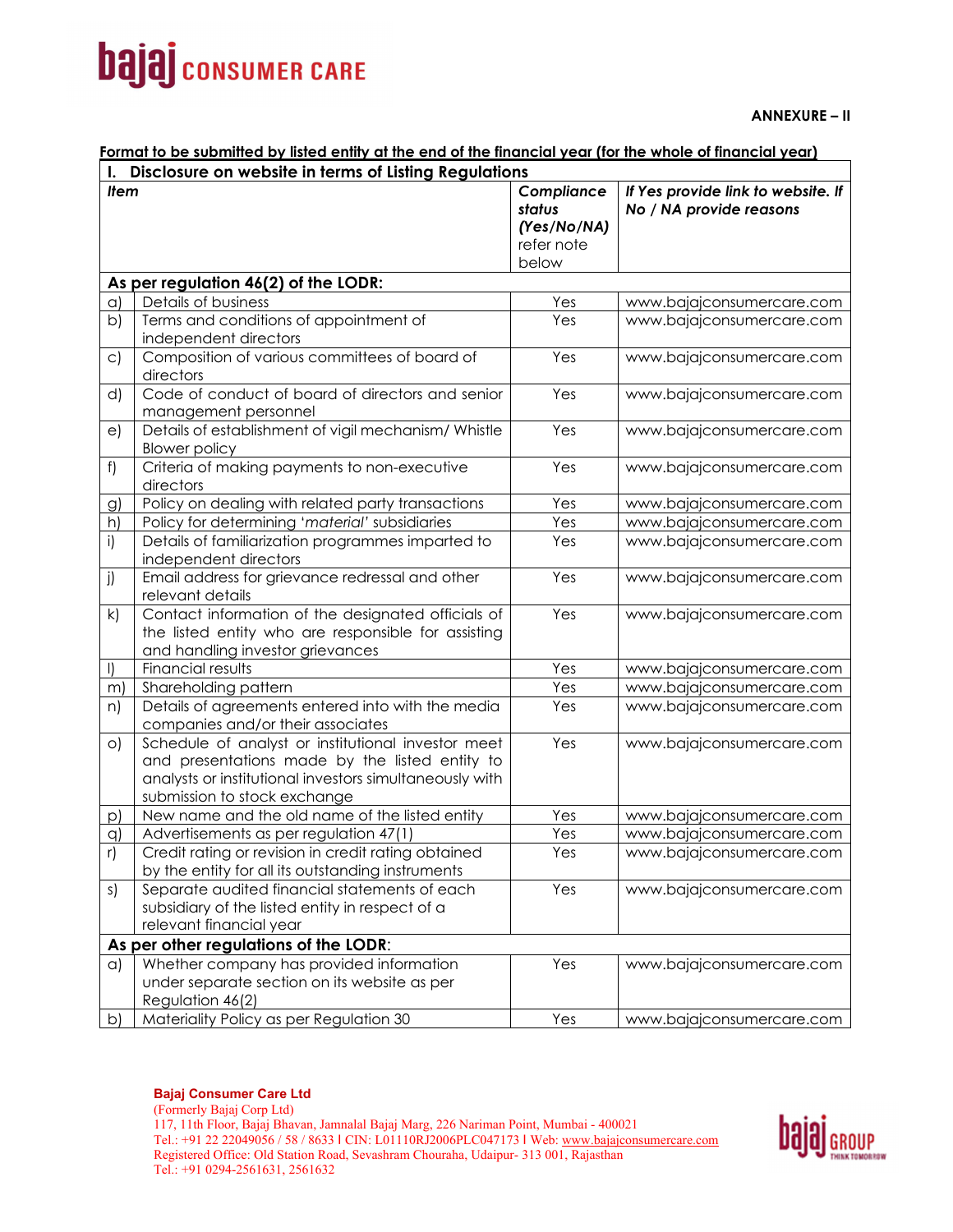# **bajaj** consumer CARE

| Dividend Distribution policy as per Regulation 43A<br>$\mathsf{C}$<br>(as applicable)                                     | Yes                                            | Yes                          |  |  |  |  |  |  |
|---------------------------------------------------------------------------------------------------------------------------|------------------------------------------------|------------------------------|--|--|--|--|--|--|
|                                                                                                                           |                                                |                              |  |  |  |  |  |  |
| It is certified that these contents on the website of the listed entity are correct.<br><b>II. Annual Affirmations</b>    |                                                |                              |  |  |  |  |  |  |
| <b>Particulars</b>                                                                                                        | <b>Regulation</b>                              | <b>Compliance status</b>     |  |  |  |  |  |  |
|                                                                                                                           | <b>Number</b>                                  | (Yes/No/NA) refer note below |  |  |  |  |  |  |
| Independent director(s) have been appointed in terms<br>of specified criteria of 'independence' and / or<br>'eligibility' | $16(1)(b)$ &<br>25(6)                          | Yes                          |  |  |  |  |  |  |
| <b>Board composition</b>                                                                                                  | 17(1), 17(1A)<br>& 17(1B)                      | Yes                          |  |  |  |  |  |  |
| Meeting of board of directors                                                                                             | 17(2)                                          | Yes                          |  |  |  |  |  |  |
| Quorum of board meeting                                                                                                   | 17(2A)                                         | Yes                          |  |  |  |  |  |  |
| Review of Compliance Reports                                                                                              | 17(3)                                          | Yes                          |  |  |  |  |  |  |
| Plans for orderly succession for appointments                                                                             | 17(4)                                          | Yes                          |  |  |  |  |  |  |
| Code of Conduct                                                                                                           | 17(5)                                          | Yes                          |  |  |  |  |  |  |
| Fees/compensation                                                                                                         | 17(6)                                          | Yes                          |  |  |  |  |  |  |
| Minimum Information                                                                                                       | 17(7)                                          | Yes                          |  |  |  |  |  |  |
| Compliance Certificate                                                                                                    | 17(8)                                          | Yes                          |  |  |  |  |  |  |
| Risk Assessment & Management                                                                                              | 17(9)                                          | Yes                          |  |  |  |  |  |  |
| Performance Evaluation of Independent Directors                                                                           | 17(10)                                         | Yes                          |  |  |  |  |  |  |
| Recommendation of board                                                                                                   | 17(11)                                         | Yes                          |  |  |  |  |  |  |
| Maximum number of directorship                                                                                            | 17A                                            | Yes                          |  |  |  |  |  |  |
| <b>Composition of Audit Committee</b>                                                                                     | 18(1)                                          | Yes                          |  |  |  |  |  |  |
| Meeting of Audit Committee                                                                                                | 18(2)                                          | Yes                          |  |  |  |  |  |  |
| Composition of Nomination & Remuneration<br>Committee                                                                     | $19(1)$ & $(2)$                                | Yes                          |  |  |  |  |  |  |
| Quorum of Nomination and Remuneration Committee<br>meeting                                                                | 19(2A)                                         | Yes                          |  |  |  |  |  |  |
| Meeting of Nomination & Remuneration Committee                                                                            | 19(3A)                                         | Yes                          |  |  |  |  |  |  |
| Composition of Stakeholder Relationship Committee                                                                         | 20(1), 20(2)<br>and 20(2A)                     | Yes                          |  |  |  |  |  |  |
| Meeting of Stakeholder Relationship Committee                                                                             | 20(3A)                                         | Yes                          |  |  |  |  |  |  |
| Composition and role of Risk Management Committee                                                                         | 21(1), (2),<br>(3), (4)                        | Yes                          |  |  |  |  |  |  |
| Meeting of Risk Management Committee                                                                                      | 21(3A)                                         | Yes                          |  |  |  |  |  |  |
| Vigil Mechanism                                                                                                           | 22                                             | Yes                          |  |  |  |  |  |  |
| Policy for related party Transaction                                                                                      | 23(1), (1A),<br>$(5)$ , $(6)$ , $(7)$ &<br>(8) | Yes                          |  |  |  |  |  |  |
| Prior or Omnibus approval of Audit Committee for all<br>related party transactions                                        | $23(2)$ , $(3)$                                | Yes                          |  |  |  |  |  |  |
| Approval for material related party transactions                                                                          | 23(4)                                          | N.A.                         |  |  |  |  |  |  |
| Disclosure of related party transactions on consolidated<br>basis                                                         | 23(9)                                          | Yes                          |  |  |  |  |  |  |
| Composition of Board of Directors of unlisted material<br>Subsidiary                                                      | 24(1)                                          | N.A.                         |  |  |  |  |  |  |
| Other Corporate Governance requirements<br>with respect to subsidiary of listed entity                                    | $24(2)$ , $(3)$ ,<br>$(4)$ , $(5)$ & $(6)$     | Yes                          |  |  |  |  |  |  |
| Annual Secretarial Compliance Report                                                                                      | 24(A)                                          | Yes                          |  |  |  |  |  |  |

(Formerly Bajaj Corp Ltd) 117, 11th Floor, Bajaj Bhavan, Jamnalal Bajaj Marg, 226 Nariman Point, Mumbai - 400021 Tel.: +91 22 22049056 / 58 / 8633 | CIN: L01110RJ2006PLC047173 | Web: www.bajajconsumercare.com Registered Office: Old Station Road, Sevashram Chouraha, Udaipur- 313 001, Rajasthan Tel.: +91 0294-2561631, 2561632